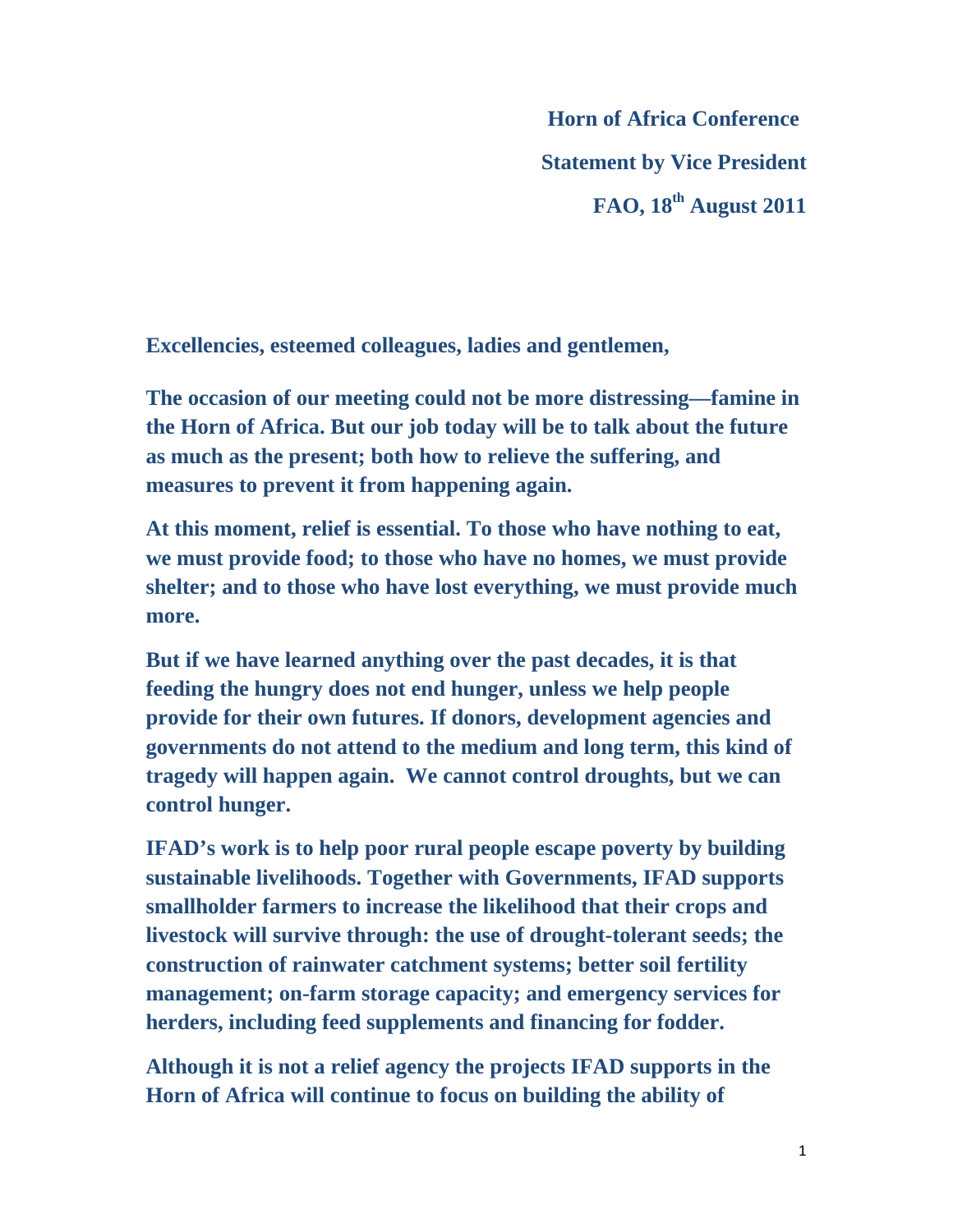**smallholder farmers and herders to mitigate severe climatic risks, especially drought and those associated to climate change. For example, in Somalia, access to domestic and livestock water is being improved through accelerated water point development. Our goal is to increase the resilience of poor rural people to drought and other shocks. As outlined in our Guidelines for Disaster Early Recovery, we aim to provide a bridge from relief to recovery, to restore livelihoods, and to re-establish the necessary conditions for development.** 

**Meeting the challenge of food security is going to require partnership at all levels. IFAD extends loans to Member countries, who own the programmes. Member country governments also own the responsibility to build a better and more secure future for their citizens. We have also found that community involvement, not only in the execution but the design of projects, is crucial, hence we work with rural communities to help them become independent and ensure that project benefits are sustainable.** 

**Let me quickly provide a few additional examples of forward-looking programmes that help poor rural people survive in spite of severely challenging climatic conditions, including drought within the Horn of Africa.** 

**The Ethiopian Government, in collaboration with IFAD and the World Bank, is implementing a 15-year Pastoral Community Development Program with a spectrum of initiatives including water supply, income-generation schemes, education, road construction, and natural resource management. It serves pastoral and agro-pastoral communities in some of the most remote and marginalized areas of the country, which are also highly vulnerable to disasters. Early warning and risk management are major concerns.** 

**When drought struck in 2010 and 2011, emergency drinking water was supplied to more than 293,000 people, and half a million kilogrammes of livestock feed were distributed. Our joint efforts are**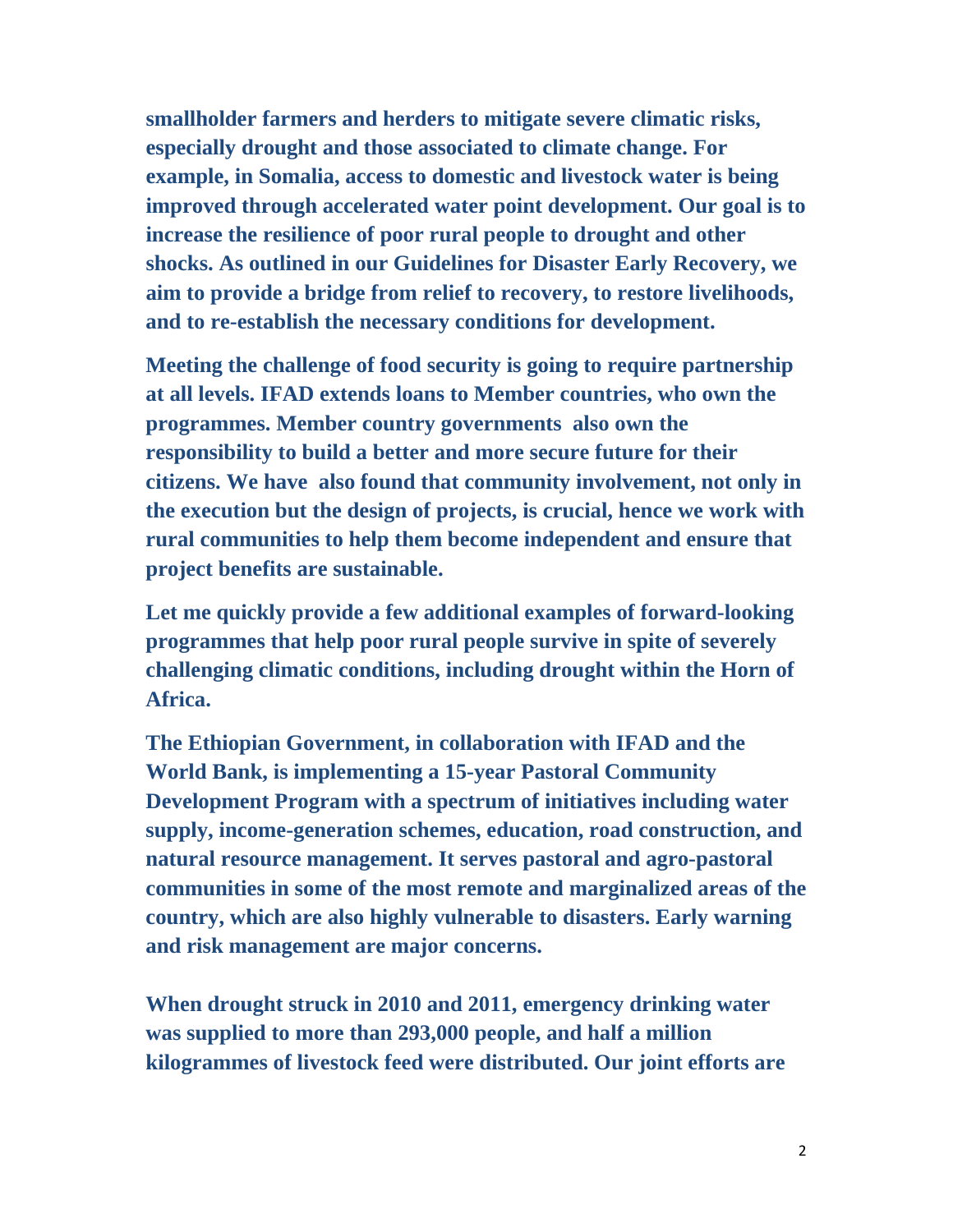**working to ensure that government institutions are better equipped to manage development and deliver necessary services to the public.** 

**Eritrea has also been identified as being particularly vulnerable to adverse effects of climate change. Consequently, a range of projects have been undertaken by the Government, IFAD and other partners to sustainably raise agricultural productivity and production through expanded irrigated areas, increased access to water and improved seeds, strengthened animal health systems and other activities. An effort aimed at expanding and improving the ancient spate irrigation system in the Gash Barka has increased yields up to six-fold. A milk collection and marketing cooperative managed by farmers in the Debub region is improving livelihoods and incomes. And women in Gash Barka have been trained to produce and market handicrafts -- diversifying their income sources and enhancing household food security.** 

**Let me stress that geographical and political contexts vary as much as the weather, and we have to be smart in tailoring solutions to situations. But what these examples have in common is very important: government commitment, community ownership, education and training, and women's empowerment. We also have to engage with young people, who represent the future of rural areas and food security.** 

**In the face of climate change, rising populations, and environmental degradation, farmers will need to be armed with a battery of techniques and expertise to remain resilient. Knowledge and innovation will be essential, from the development of drought-tolerant varieties to the use of communication technologies to get market information and access to value chains.** 

**But even the most successful programmes are still too small. The world's food production will need to grow by 70 per cent in the next forty years to keep pace with population. Scaling up successful**